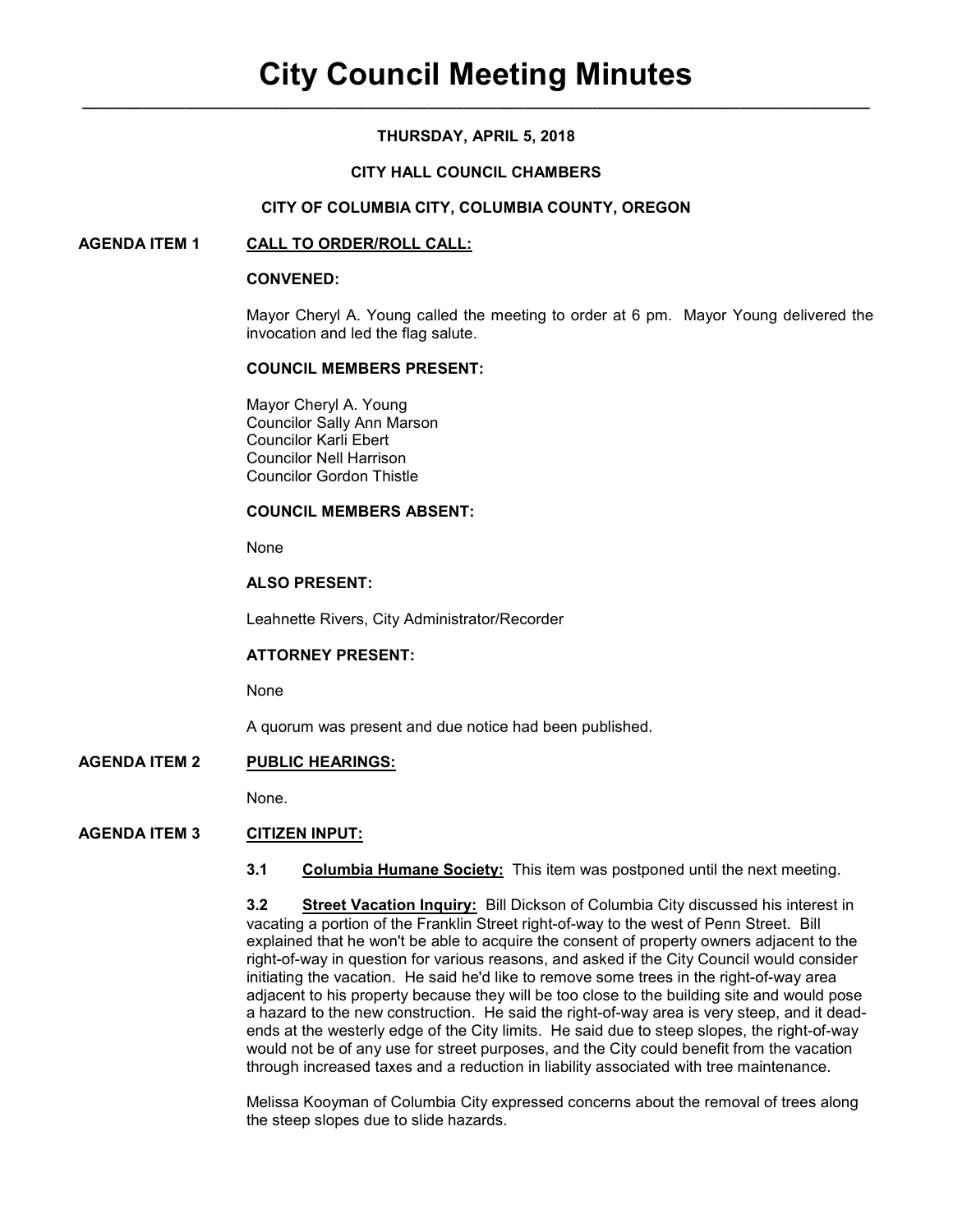Gary Komp of Columbia City objected to Mr. Dickson logging trees for profit to improve the view from his property. He said it's ridiculous how many trees Mr. Dickson has already cut down up there. He said he is very concerned about landslides - he has lived here for 45 years and has already seen three landslides.

Katrina Clift of Columbia City said she believes the City should consider the best interests of the City and all of the citizens when acting upon this request. She said she'd like to know what easements are in the area and what impact this activity might have on the salmon as far as slides are concerned. She said Mr. Dickson's interest is in profiting from the land, improving the views from his property, and benefiting more from the sale of his lots.

Mr. Dickson said he would not be selling any logs, he'd only be removing a few of the trees, and there would be no improvement to any views from the property.

Leahnette explained that if the Council decides to move forward with a street vacation, a formal public hearing would be held. She said there are no easements within the City's right-of-way areas. She said when the City vacates right-of-way, the City Council has the option of retaining easements for existing or future public purposes. She said property owners are responsible for the maintenance of the vegetation on their half of undeveloped right-of-way adjacent to their property. She said a tree permit would be required for the removal of any trees within the City's right-of-way.

Mayor Young said she would want to take a look at the right-of-way area in question before making a decision about how to proceed, and she suggested no decisions be made until the next meeting. She agreed with the concerns raised about the potential for landslides up there.

Councilor Ebert said it sounds like the best solution to this problem would be for Mr. Dickson to simply apply for tree removal permits as needed to remove the trees within the right-of-way that are posing the greatest hazard to his construction site. She said she doesn't see how the City will benefit from the street vacation and why the City would want to invest any time into exploring the idea further.

Mayor Young suggested we think about the request until the next meeting.

# **AGENDA ITEM 4 COUNCIL REPORTS:**

**4.1 Parks Committee:** Chair Marson said the minutes of the last Parks Committee Meeting have been included in the packet.

- **4.2 Water and Sewer Committee:** No report.
- **4.3 Street Committee:** No report.
- **4.4 Audit Committee:** No report.

**4.5 Hazard Mitigation Planning Group:** Member Ebert said she missed the last meeting, but she believes they started their review of the Hazard Mitigation Plan.

**4.6 Other Reports:** Councilor Marson said she thought the first annual Easter Breakfast in the Community Hall went well, with 120 breakfasts served, and the recent Coffee and Commerce Event in the Community Hall was very well attended. She said both events gave the Community Hall some great exposure.

#### **AGENDA ITEM 5 CONSENT AGENDA:**

# **5.1 Minutes of the Regular City Council Meeting on March 15, 2018.**

#### **5.2 Application for Portable Basketball Hoop in Right-of-Way Permit as applied for by Chris Edwards of 1720 Ninth Street.**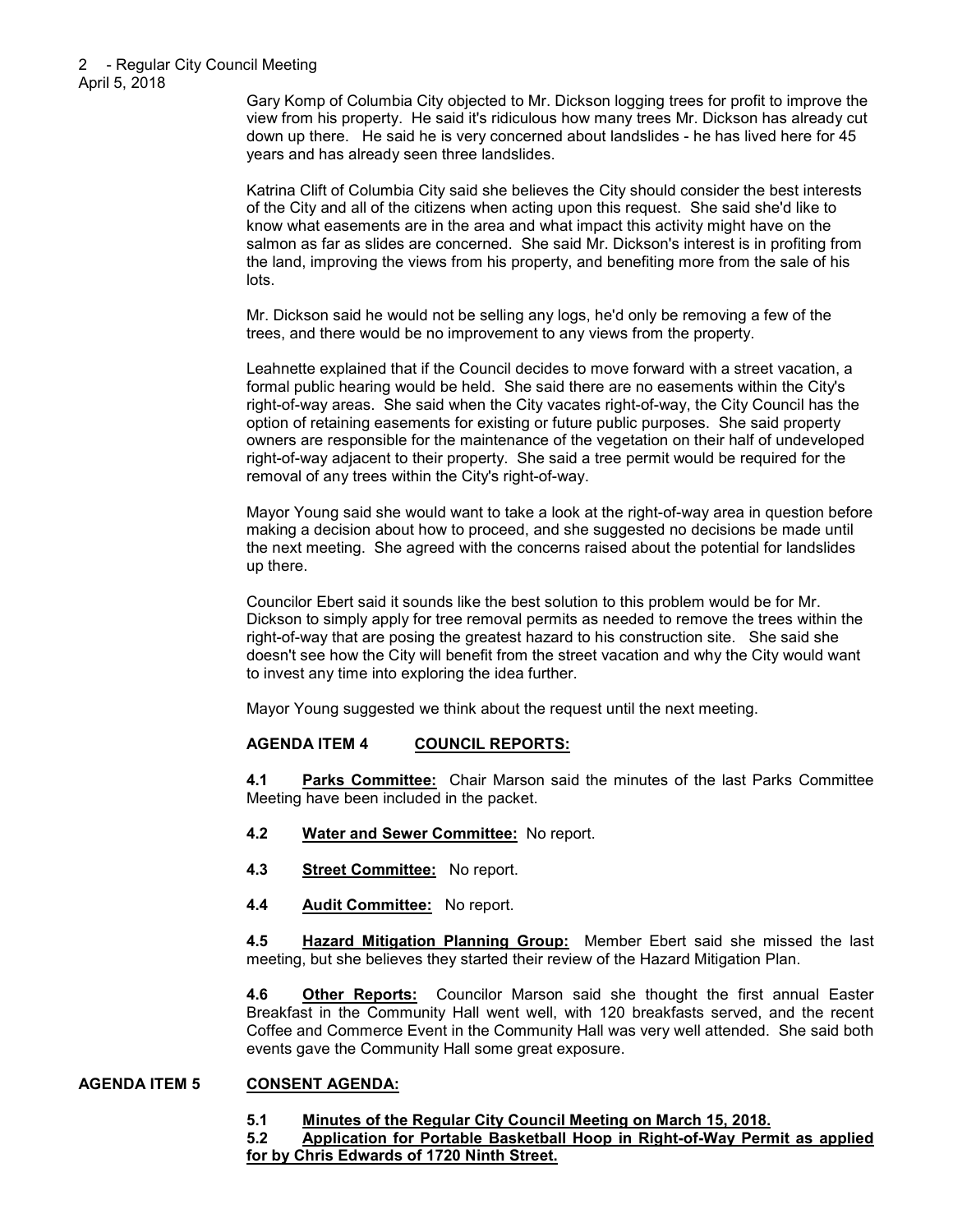# **5.3 Application for Portable Basketball Hoop in Right-of-Way as applied for by**

**Chris and Kelcie Rofinot of 425 Skookum Court. 5.4 Activities Report from the Chief of Police**

## **5.5 Activities Report from the City Administrator.**

Item 5.4 was not available and was removed from the Consent Agenda.

MOVED (MARSON), SECONDED (HARRISON) AND CARRIED UNANIMOUSLY BY ROLL CALL VOTE TO APPROVE THE CONSENT AGENDA AS AMENDED.

#### **AGENDA ITEM 6 UNFINISHED BUSINESS:**

**6.1 Second reading of Council Bill No. 18-838; Ordinance No. 18-705-O: An Ordinance adopting an inflation adjustment factor to calculate changes to the Storm Drainage Development Charges; amending charges established by Ordinance No. 462.** 

The Council completed the second reading of Council Bill No. 18-838.

MOVED (MARSON), SECONDED (EBERT) AND CARRIED UNANIMOUSLY TO ADOPT COUNCIL BILL NO. 18-838.

**6.2 Second reading of Council Bill No. 18-839; Ordinance No. 18-706-R: An Ordinance adopting an inflation adjustment factor to calculate changes to the City's Parks System Development Charges; amending charges established by Ordinance No. 02-578-O; repealing Ordinance No. 08-643-O.** 

The Council completed the second reading of Council Bill No. 18-839.

MOVED (MARSON), SECONDED (EBERT) AND CARRIED UNANIMOUSLY TO ADOPT COUNCIL BILL NO. 18-839.

#### **AGENDA ITEM 7 NEW BUSINESS:**

**7.1 Council Bill No. 18-840; Resolution No. 18-205-R: A Resolution authorizing a transfer of appropriations within the General Fund during the fiscal year beginning July 1, 2017.** 

Leahnette asked the Council to refer to the revised version of Council Bill No. 18-840, which increased the total appropriation transfers from \$5,100 to \$9,600.

MOVED (HARRISON), SECONDED (EBERT) AND CARRIED UNANIMOUSLY TO ADOPT THE REVISED VERSION OF COUNCIL BILL NO. 18-840.

**7.2 Council Bill No. 18-841; Resolution No. 18-206-R: A Resolution adopting a Five-Year Capital Improvement Program for the 2018-19 Fiscal Year for the City of Columbia City, Oregon.** 

Leahnette asked the Council to refer to the revised version of page 6, McBride Creek Trail System Project, noting that she had previously neglected to update the project description.

MOVED (HARRISON), SECONDED (EBERT) AND CARRIED UNANIMOUSLY TO ADOPT THE REVISED VERSION OF COUNCIL BILL NO. 18-841.

#### **7.3 Restructuring and Salary Range Adjustments: Restructuring and Salary Range Adjustment Recommendations from the City Administrator.**

The Council reviewed a memo dated March 28, 2018, from Leahnette recommending some additional restructuring and salary range adjustments within the office staff in further preparation for her retirement. The changes involve transitioning the Account Clerk